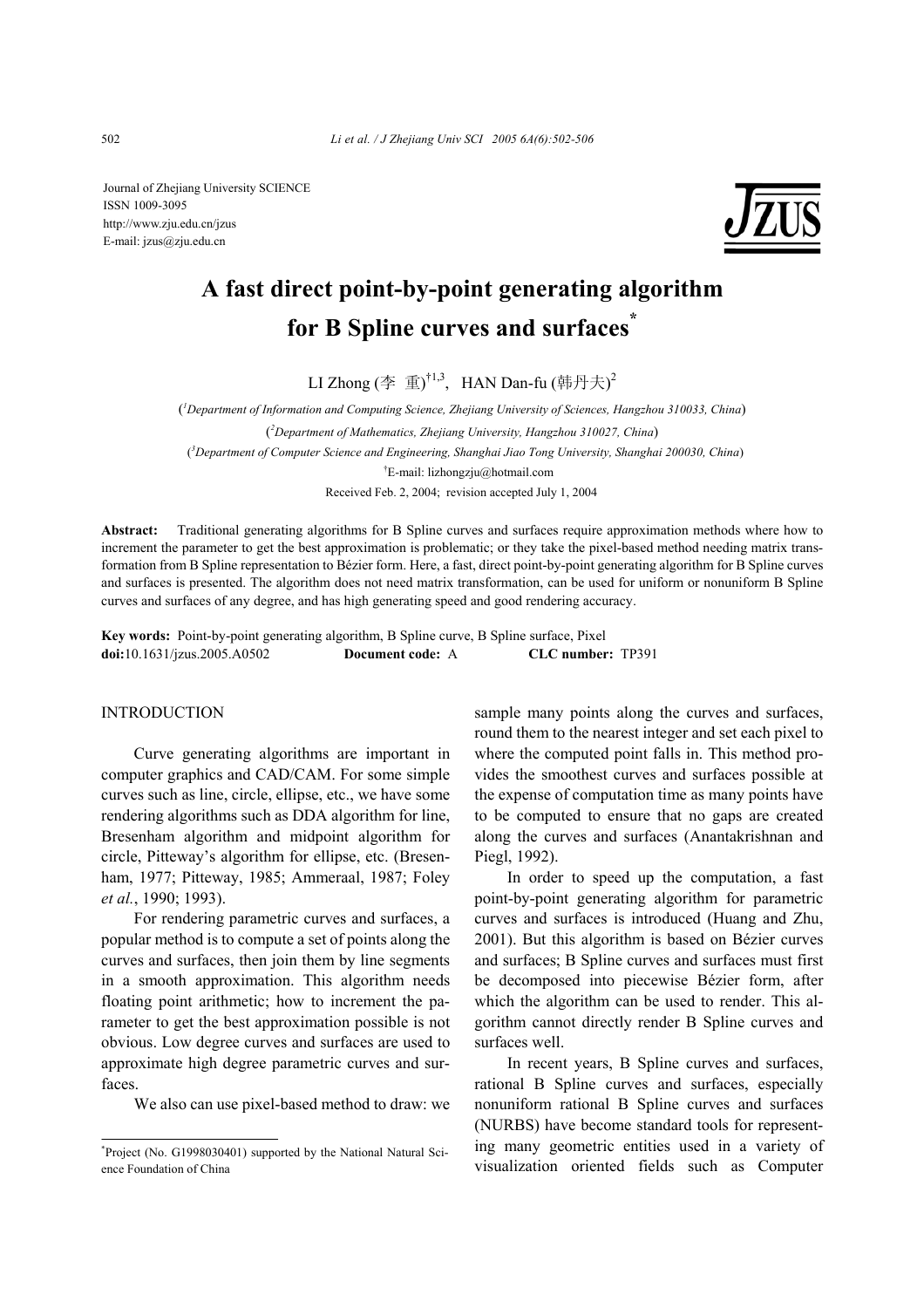Graphics, CAD/CAM and Vision/Image Processing, but there seems to be no generally accepted technique for fast, direct and accurate display of them. So results of study on B Spline curves and surfaces' generating algorithm will have an important influence in these fields. In this paper, we provide a direct point-by-point generating algorithm for B Spline curves and surfaces. The algorithm does not need matrix transformation from B Spline representation to Bézier form, and uses integer equation and difference method to simplify the computation. These measures can improve the algorithm's effect. The algorithm can be used for uniform or nonuniform B Spline curves and surfaces of any degree. As we know, Bézier curves and surfaces is a special formation of B Spline curves and surfaces as long as we adjust knot vectors; this algorithm can also draw Bézier curves and surfaces and has broad applications.

## PARAMETER CURVES' POINT-BY-POINT GENERATING ALGORITHM (HUANG AND ZHU, 2001)

When we render parameter curves such as Bézier curves, we can write them as:  $x=f(t)$ ,  $y=g(t)$ ,  $t\in$  $[0,1]$ .  $f(t)$ ,  $g(t)$  would have to be rounded to integers in order for *x*, *y* to be integers. We first discuss  $x=f(t)$ . Supposing there exists an integer *n* satisfying a condition on the maximum of  $|f'(t)|$  and  $|g'(t)|$ . Let *t* be *i*/ $n$  (0≤*i*≤ $n$ ); correspondingly  $x_i$  becomes [ $f(i/n)$ ]. Here  $[f(x)]$  means the rounded integer part of  $f(x)$ . From the Lagrange mean value theorem, we can get

$$
\left| f\left(\frac{i+1}{n}\right) - f\left(\frac{i}{n}\right) \right| = \left| \frac{f'(\theta)}{n} \right| \le 1.
$$

This inequality ensures that the draw step is not more than one pixel, i.e., the rendered curve has no gap.

If  $f(t)$ 's coefficients are rational numbers, we always change  $f(t)$  to an integer equation. For example, if *m* is the least common multiple of all coefficient's denominators,  $f(t)$ 's highest degree is  $k$ , then let *N*= $n^k$ *m*. Multiplication of *x*=*f*(*t*) by *N* changes *x*=*f*(*t*) into an integer equation

$$
Nx_i = \phi(i) + z_i, \qquad (1)
$$

where  $\phi(i)=Nf(i/n)$ ,  $x_i$ ,  $z_i$  are integers, and  $|z_i|\leq N/2$ .

We can get all the pixels of the curve point-bypoint from Eq.(1). We denote  $\Delta \phi(i) = \phi(i+1) - \phi(i)$ . If  $x_i$ is known, then  $x_{i+1}$  should be satisfied with

$$
Nx_{i+1} = \phi(i+1) + z_{i+1} = \phi(i) + \Delta\phi(i) + z_{i+1}
$$
  
=  $(Nx_i - z_i + \Delta\phi(i)) + z_{i+1}$   

$$
\therefore |\Delta\phi(i)| = N \left| f\left(\frac{i+1}{n}\right) - f\left(\frac{i}{n}\right) \right| \le N, \text{ and } |z_i| \le N/2.
$$
  

$$
\therefore |\Delta\phi(i) - z_i| \le 3N/2.
$$

Hence,  $x_{i+1}$  can only be  $x_i-1$ ,  $x_i$ , or  $x_i+1$ . We get  $x_{i+1}$  by the following recursive relation

$$
x_{i+1} = \begin{cases} x_i - 1 & \text{when } \Delta\phi(i) - z_i < -1/2N \\ x_i & \text{when } -1/2N \le \Delta\phi(i) - z_i < 1/2N \\ x_i + 1 & \text{when } \Delta\phi(i) - z_i \ge 1/2N, \end{cases}
$$
 (2)

and

$$
z_{i+1} = \begin{cases} z_i - \Delta \phi(i) - N, & \text{when } x_{i+1} = x_i - 1 \\ z_i - \Delta \phi(i), & \text{when } x_{i+1} = x_i \\ z_i - \Delta \phi(i) + N, & \text{when } x_{i+1} = x_i + 1. \end{cases}
$$
 (3)

For  $y=g(t)$ , we use similar method. Let *t* be  $i/n$ , *g*(*t*) change to

$$
My_i = \varphi(i) + q_i, \mid q_i \mid \leq M/2. \tag{4}
$$

*n* should be considered in terms of *x*, *y*, namely  $n = \max_{0 \le t \le 1} \{ |f'(t)|, |g'(t)| \}$ . For Bézier curves, *n* can be calculated by theorem, so we can draw Bézier curves point-by-point.

## ALGORITHM FOR DIRECTLY GENERATING B SPLINE CURVES AND SURFACES

The B Spline curve of order *k* (degree *k*−1) is a vector-valued piecewise polynomial function of the form

$$
P(t) = \sum_{i=0}^{l} P_i N_{i,k}(t) , t \in [t_{k-1}, t_{l+1}].
$$

where  $P_i$  denote the control points.  $N_{i,k}(t)$  are the B Spline functions defined over the knot vector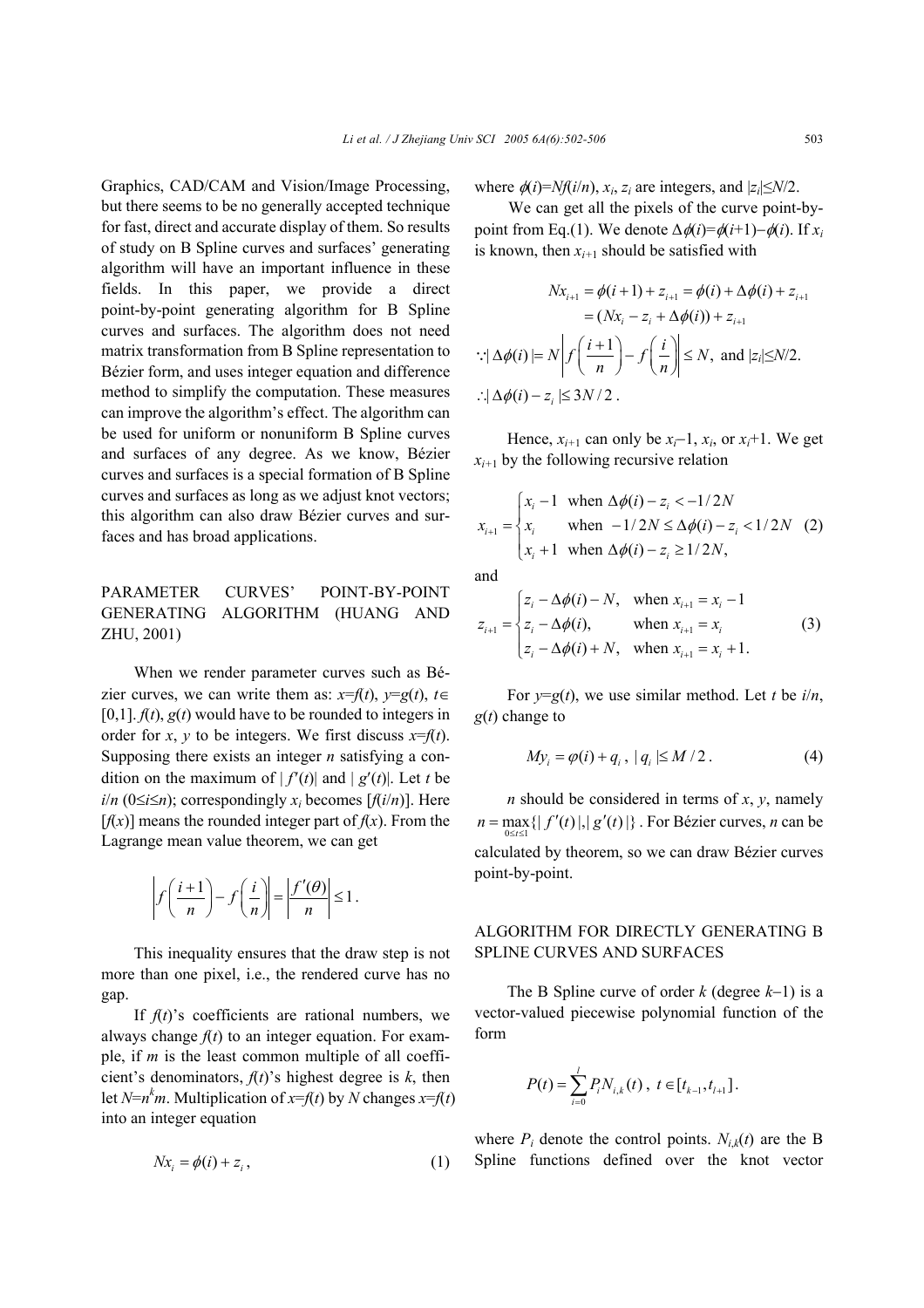$T_{l,k} = \{t_i\}_{i=0}^{l+k}$ .

The main rendering problem for B Spline curves is that the B Spline functions are different in different knot vector interval *t*∈[ $t_{i-1}$ , $t_i$ ], 0≤ $t_{i-1}$ , $t_i$ ≤1,  $j=k$ ,  $k+1$ , …, *l*+1. If we draw B Spline curves using the above algorithm, the current method must first decompose them to piecewise Bézier form by matrix transformation.

To directly draw B Spline curves point-by-point, we must consider two conditions. First, the B Spline curve segment should be continuous at the inner knot vector; this can be guaranteed by the B Spline curve's property. Second, in order not to create a gap in the

curve, it should always satisfy  $\left| f \left( \frac{i+1}{n} \right) - f \left( \frac{i}{n} \right) \right| \leq 1$ *n*  $\int$   $\frac{f}{n}$  $\left(\frac{i+1}{n}\right) - f\left(\frac{i}{n}\right) \le$ 

$$
f\left(\frac{i+1}{n}\right) - f\left(\frac{i}{n}\right) \le
$$

whether  $(i+1)/n$ , *i/n* are in the same knot interval or not in the same knot interval. In fact, for  $x=f(t)$ ,  $t \in [0,1]$ . Supposing  $n = \max_{0 \le t \le 1} |f'(t)|$ , when  $(i+1)/n$ ,  $i/n$ are in the same knot vector interval  $[t_{i-1}, t_i]$ ,  $f(t)$  are in the same format. Obviously  $\left| f \left( \frac{i+1}{i} \right) - f \left( \frac{i}{i} \right) \right| \leq 1$  $\left(\frac{i+1}{n}\right) - f\left(\frac{i}{n}\right) \leq 1$ .

When  $(i+1)/n$ , *i/n* are not in the same knot vector interval, supposing dividing knot is  $t_i$ , parameter functions that are on the two sides of this knot are function  $f_1(t)$ ,  $f_2(t)$  each; when  $f_1(t)$ ,  $f_2(t)$  are continuous at this knot, we have  $f_1(t) = f_2(t)$ ; we can know that

$$
\left| f\left(\frac{i+1}{n}\right) - f\left(\frac{i}{n}\right) \right| = \left| f_2\left(\frac{i+1}{n}\right) - f_1\left(\frac{i}{n}\right) \right|
$$
  
\n
$$
\leq \left| f_2\left(\frac{i+1}{n}\right) - f_2(t_j) \right| + \left| f_1(t_j) - f_1\left(\frac{i}{n}\right) \right|
$$
  
\n
$$
\leq n\left(\frac{i+1}{n} - t_j\right) + n\left(t_j - \frac{i}{n}\right) \leq 1.
$$

 So we can draw B Spline curves directly. From the computation result, we found we can use the same recursive Eqs.(2), (3) to compute  $x_{i+1}$  and  $z_{i+1}$ .

A key point in using this algorithm drawing for B Spline curves is to compute  $| f'(t)|$  and  $| g'(t)|$ 's upper bound value. From the experiment results, we found that a somewhat large upper bound value increases the loop numbers and causes drawing of the same pixel many times so that it adversely influences the algorithm's effect. We should get the minimum possible upper bound.

For popular uniform cubic B Spline curve

$$
f(t) = \frac{(-t^3 + 3t^2 - 3t + 1)}{6} X_0 + \frac{(3t^3 - 6t^2 + 4)}{6} X_1 + \frac{(-3t^3 + 3t^2 + 3t + 1)}{6} X_2 + \frac{t^3}{6} X_3
$$

From the computation, we can get  $f'(t)$ 's extreme value is  $[X_2-X_0-V^2/W]/2$  at *t*=−*V/W*, where *V*=*X*2−2*X*1+*X*0, *W*=*X*3−3(*X*2−*X*1)−*X*0.

At the endpoints,  $|f'(t)|$ 's value are  $|X_2-X_0|/2$  and |*X*3−*X*1|/2. So,

$$
nx = \begin{cases} \max(|X_2 - X_0|, |X_2 - X_0 - V^2 / W|, |X_3 - X_1|)/2 \\ \text{when} - V / W \in [0,1] \\ \max(|X_2 - X_0|, |X_3 - X_1|)/2 \\ \text{when} - V / W \notin [0,1] \end{cases}
$$

In the same way, we get minimum upper bound *ny*, then let *n*=max(*nx*, *ny*), so we get the value *n*.

For nonuniform cubic B Spline curves, because its derivative equation is degree 2, we can get  $|f'(t)|$ and  $|g'(t)|$ 's minimum upper bound like uniform cubic B Spline curves.

For quadratic B Spline curves, we can easily get  $|f'(t)|$  minimum upper bound.

Normally we seldom use B Spline curves whose degree is above 3 in the curve design. If there is a need to draw high degree B Spline curves by this algorithm, we can get the minimum upper bound value via numerical methods.

When we use surfaces in computer graphics, ray-tracing does not require discretizing surfaces via a set of integer points in 3D space. If there is a need to represent B Spline surfaces in this manner, we can generalize the algorithm to approximate surfaces.

## ALGORITHM

When we render the curves and surfaces, we can use the difference method to improve the algorithm's effect (Rappoport, 1991; Klassen, 1991). In this algorithm, when we compute  $\Delta \phi(i) = \phi(i+1) - \phi(i)$  we can use difference formula by addition arithmetic: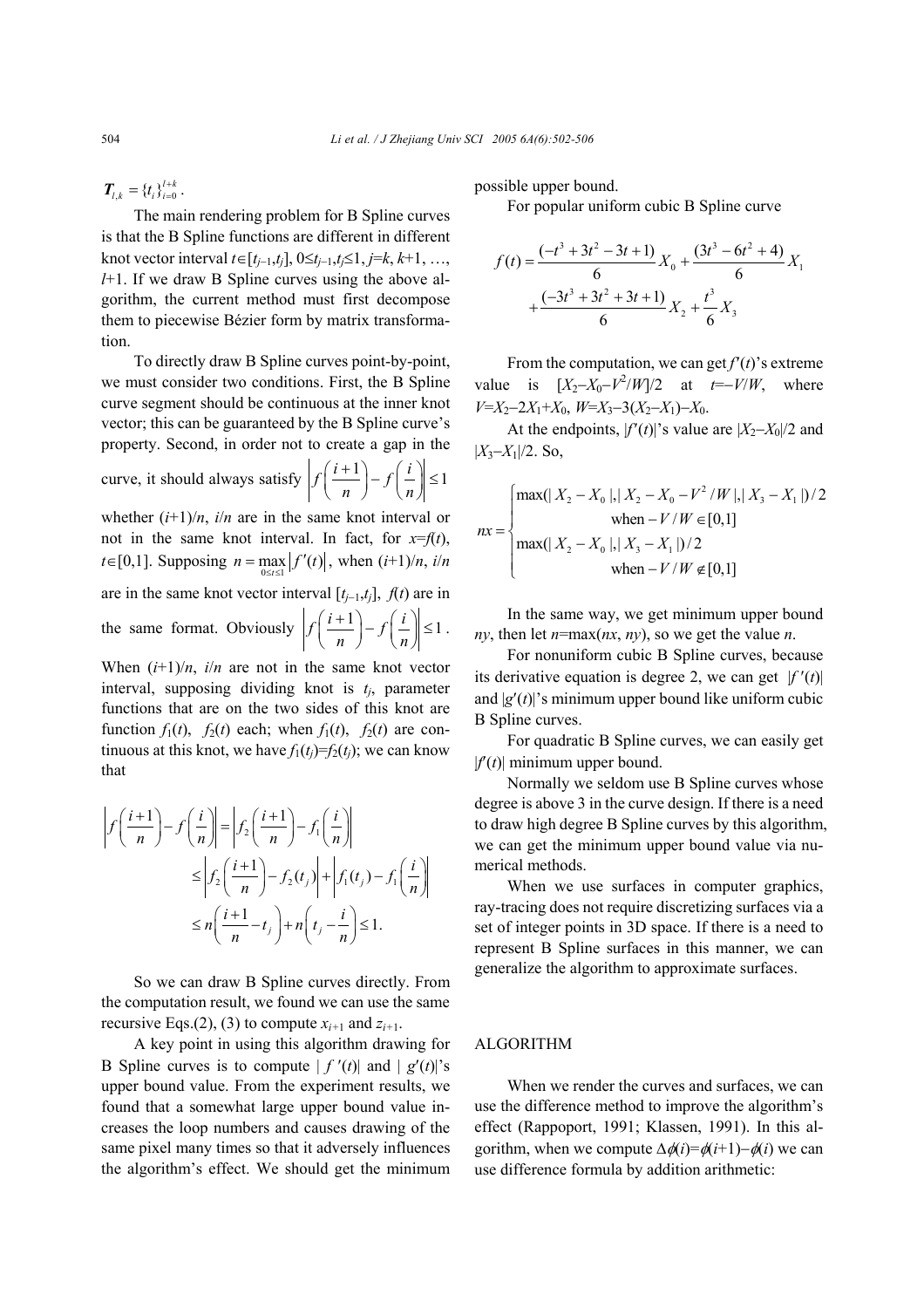$$
\Delta^{k+1}\phi(i)=\Delta^k\phi(i+1)-\Delta^k\phi(i).
$$

We notice that degree *h* polynomial's order *h* difference is constant, so when we know all order differences  $\Delta^k \phi(i)$ , we can get all order difference  $\Delta^k \phi(i+1)$  by *h* times' addition arithmetic according to difference formula

$$
\Delta^{k-1}\phi(i+1)=\Delta^{k-1}\phi(i)+\Delta^k\phi(i), k=1, 2, ..., h.
$$

where order 0 differencing of  $\phi$  is function  $\phi$  itself.

We can use similar method for computing ∆ϕ(*i*) in  $y=g(t)$ .

In the experiment, changing parametric equations to integer form tended to make the coefficients very large, so we used multiple precision integers. Or we drew the whole curves and surfaces by some segments divided by knot vector interval, since we always made sure that the segments are continuous at the inner knot vectors and that a gap did not appear in the segments. In the algorithm, in order to keep the curve 'smooth' and avoid rendering too many redundant points caused by 'corner points' (Fig.1), we can use two variables *xprev*, *yprev* to detect and eliminate cases where a pixel has two or more subsequent pixels in its immediate neighborhood. By the Knuths's diamond rule (Donald, 1986), when a pixel centered at some point  $(x, y)$  is turned on if the curve contains a point (*xx*, *yy*) such that

and

 $-1/2 < yy - xx + y - x < 1/2$ 

 $-1/2 < xx + yy - x - y < 1/2$ 

So, the 'corner point' may be the pixel that is



turned on; but in many experiments, we find it was very rare that the corner point must be rendered and the haphazard effect of corner point removal could be ignored which kept the curve's shape accurate.

The step in drawing the B Spline curves were as follows:

Step 1: Choose proper value *N*, *M*, compute the value *n*.

Let B Spline curves change to integer Eqs.(1), (4).

Step 2: From  $\phi(i)$  and  $\phi(i)$ , *i*=0, 1, …, *n*.

Compute  $\phi$  and  $\phi$ 's all order differences  $a_k$ ,  $b_k$  at *i=*0.

Step 3: From  $Nx = \phi(0) + z_1$ ,  $|z_1| \le N/2$  and  $My = \phi(0)$ +*q*1, |*qi*|≤*M*/2,

Compute first pixel point  $(x, y)$  and  $z_1, q_1$  at  $i=0$ . Step 4: Draw the first pixel  $(x, y)$ , and let *xold*=*x*,

*yold*=*y*, *xprev*=*x*, *yprev*=*y*. Step 5: For *i*=1, 2, …, *n* loop.

Using Eqs.(2), (3) and difference formula, we compute *xi*+1, *z i*+1, *y i*+1, *q i*+1.

If  $((|x_{i+1}-xold|>1)$  or  $(|y_{i+1}-yold|>1))$ {

Draw pixel (*xprev*, *yprev*),

Let *xold=xprev*, *yold=yprev*.

 }  $xprev=x_{i+1}$ ,  $yprev=y_{i+1}$ .

Step 6: Draw the last point (*x*, *y*).

#### EXPERIMENTAL DETAILS

This algorithm was used to render B Spline curve and surface by VC6.0 language and OpenGL Graphics tool where the computer was CPU P4/1.8 G and EMS memory was 256 MB. Fig.2 shows a cubic

B Spline curve where  $P(t) = \sum_{i=0} P_i N_{i}$ ,  $(t) = \sum_{i=1}^{n} P_{i} N_{i,k}(t),$  $\sum_{i=0} I_i^{i} V_{i,k}$  $P(t) = \sum P_i N_{i,k} (t)$  $=\sum_{i=0} P_i N_{i,k}(t)$ , n=3, k=4

(degree 3), knot vectors  $t_i$  are nonuniformly located in [0,1], and control points are  $P_0(100, 160)$ ,  $P_1(140, 90)$ , *P*2(240, 190), *P*3(280, 140).

Fig.3 shows a bi-cubic B Spline surface rendered by this algorithm (the surface had been treated for the lighting effect). Tables 1, 2 give time comparisons used by some different algorithms to draw B Spline curve and surface and Figs.2, 3 show B Spline curve